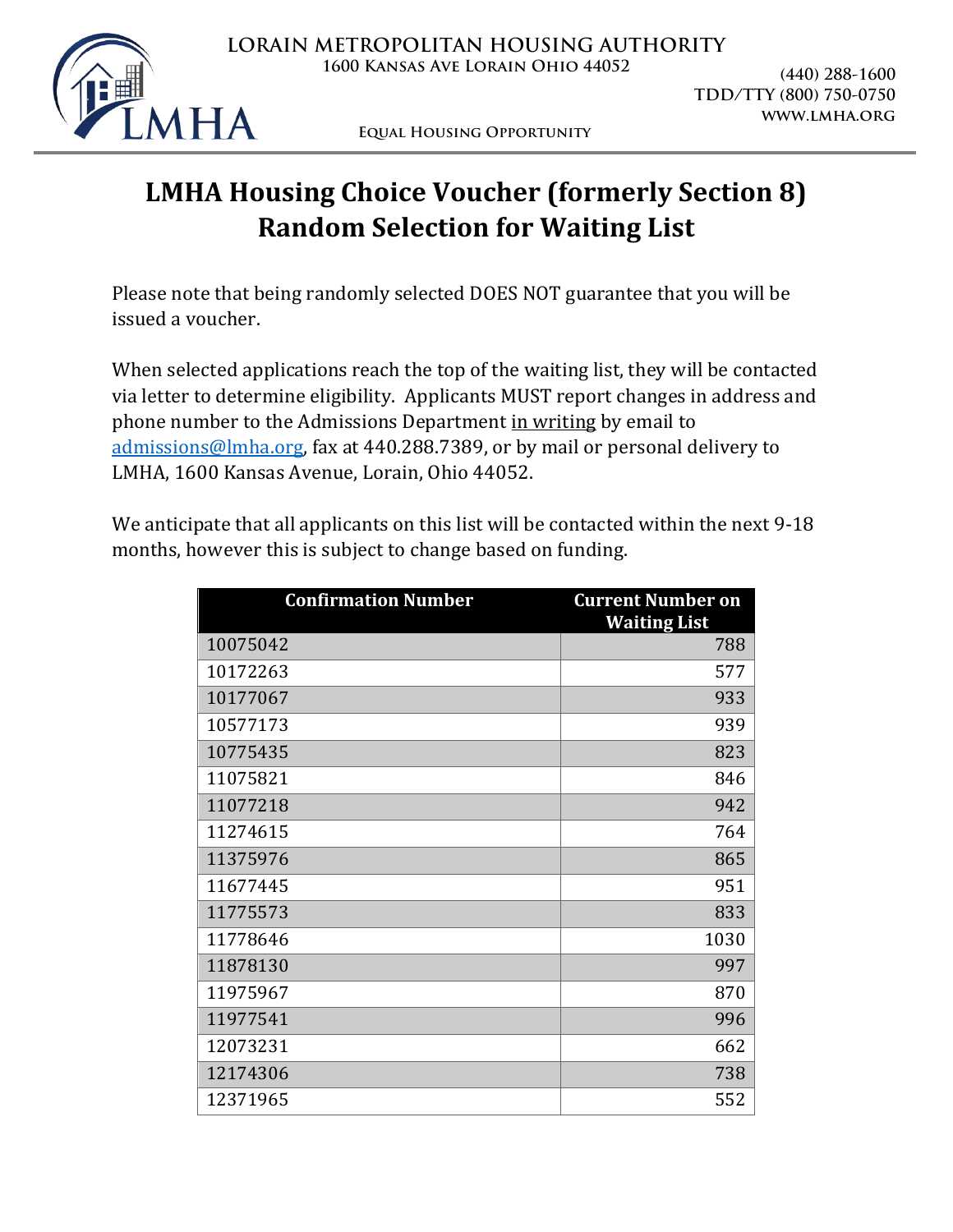| <b>Confirmation Number</b> | <b>Current Number on</b><br><b>Waiting List</b> |
|----------------------------|-------------------------------------------------|
| 12473822                   | 709                                             |
| 12674876                   | 775                                             |
| 12676547                   | 902                                             |
| 12775258                   | 807                                             |
| 12977078                   | 935                                             |
| 12978547                   | 1022                                            |
| 13273816                   | 708                                             |
| 13571728                   | 594                                             |
| 13572497                   | 611                                             |
| 13671272                   | 556                                             |
| 13872104                   | 576                                             |
| 14077960                   | 986                                             |
| 14775538                   | 829                                             |
| 14873126                   | 656                                             |
| 14971684                   | 570                                             |
| 15078308                   | 1008                                            |
| 15776100                   | 873                                             |
| 15778111                   | 995                                             |
| 15872338                   | 590                                             |
| 15873103                   | 654                                             |
| 15877488                   | 954                                             |
| 15973934                   | 720                                             |
| 16474114                   | 727                                             |
| 16571833                   | 537                                             |
| 16572348                   | 585                                             |
| 17073105                   | 653                                             |
| 17276422                   | 893                                             |
| 17373542                   | 689                                             |
| 17477535                   | 955                                             |
| 17675244                   | 808                                             |
| 17874800                   | 772                                             |
| 18477649                   | 964                                             |
| 18572684                   | 623                                             |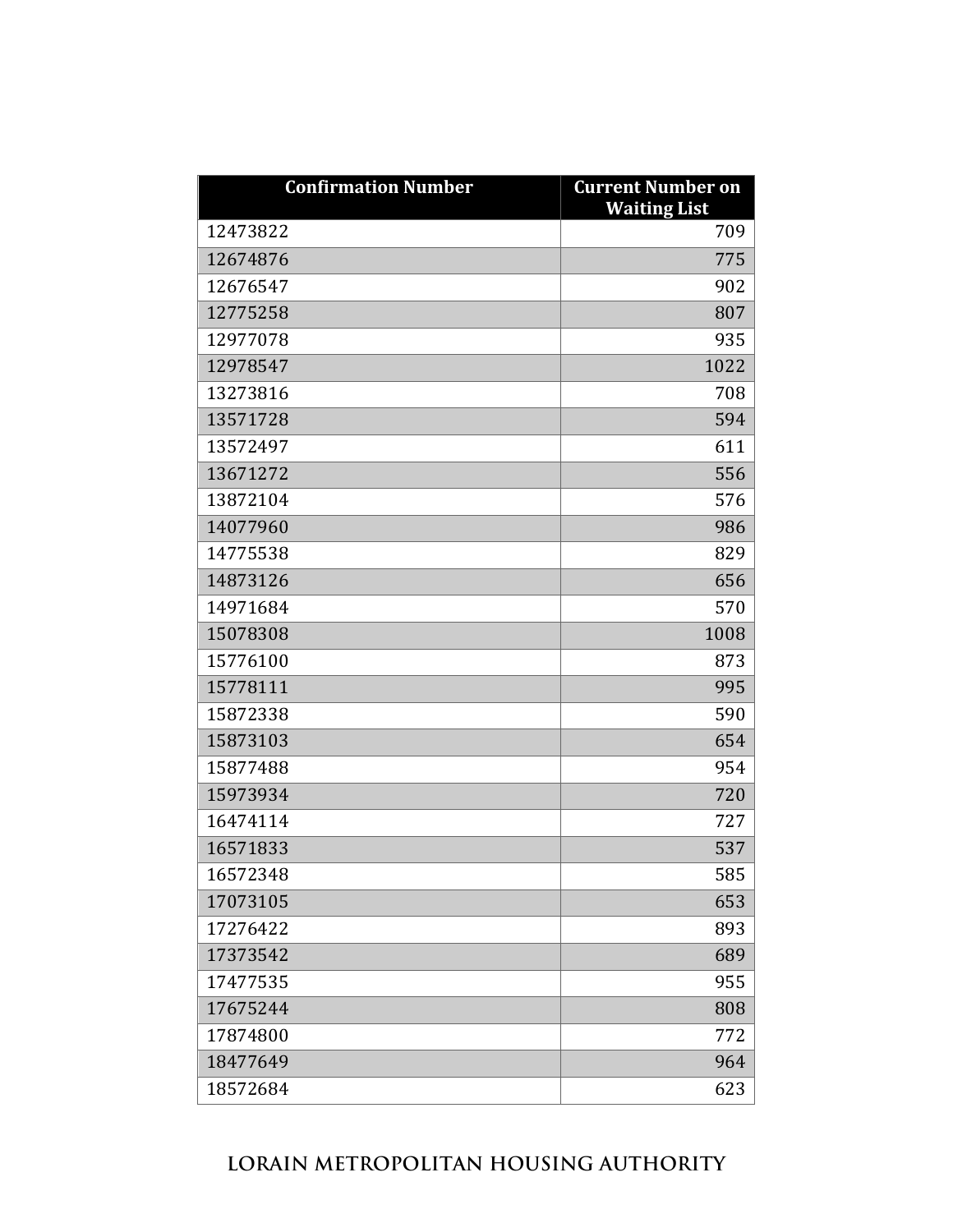| <b>Confirmation Number</b> | <b>Current Number on</b><br><b>Waiting List</b> |
|----------------------------|-------------------------------------------------|
| 18576071                   | 871                                             |
| 18673600                   | 692                                             |
| 18874367                   | 745                                             |
| 19075824                   | 847                                             |
| 19172239                   | 582                                             |
| 19172569                   | 610                                             |
| 19174965                   | 782                                             |
| 19573068                   | 648                                             |
| 19678243                   | 1002                                            |
| 19873096                   | 657                                             |
| 20076514                   | 899                                             |
| 20372790                   | 626                                             |
| 20972575                   | 607                                             |
| 21075248                   | 804                                             |
| 21177867                   | 978                                             |
| 21375022                   | 785                                             |
| 21474498                   | 760                                             |
| 21476206                   | 881                                             |
| 21477566                   | 958                                             |
| 21577366                   | 948                                             |
| 21775775                   | 843                                             |
| 21777018                   | 925                                             |
| 21972737                   | 646                                             |
| 22074328                   | 739                                             |
| 22373620                   | 696                                             |
| 22672818                   | 625                                             |
| 22776007                   | 868                                             |
| 22777297                   | 946                                             |
| 22872950                   | 641                                             |
| 22971948                   | 546                                             |
| 23174362                   | 744                                             |
| 23372303                   | 583                                             |
| 23572429                   | 718                                             |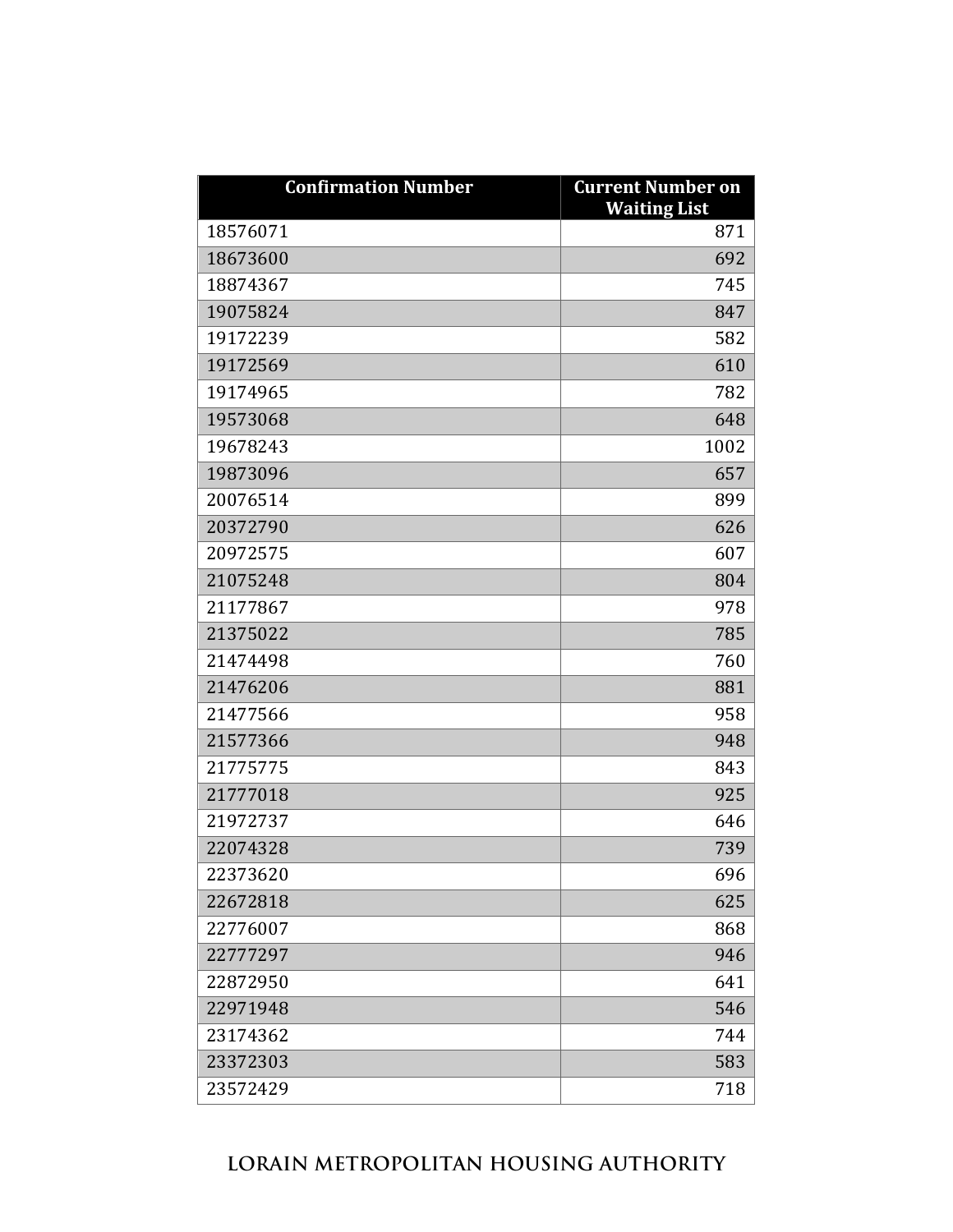| <b>Confirmation Number</b> | <b>Current Number on</b><br><b>Waiting List</b> |
|----------------------------|-------------------------------------------------|
| 23572627                   | 621                                             |
| 23677842                   | 975                                             |
| 23773546                   | 685                                             |
| 23773728                   | 701                                             |
| 23777149                   | 937                                             |
| 24175450                   | 822                                             |
| 24376335                   | 889                                             |
| 24772512                   | 600                                             |
| 24875200                   | 802                                             |
| 24972095                   | 563                                             |
| 24972406                   | 589                                             |
| 25074522                   | 758                                             |
| 25171884                   | 551                                             |
| 25176597                   | 907                                             |
| 25372129                   | 560                                             |
| 25575778                   | 842                                             |
| 25774368                   | 747                                             |
| 25774497                   | 756                                             |
| 25973447                   | 680                                             |
| 26174196                   | 732                                             |
| 26174833                   | 779                                             |
| 26275190                   | 803                                             |
| 26372105                   | 571                                             |
| 26476107                   | 875                                             |
| 26574559                   | 759                                             |
| 26577396                   | 950                                             |
| 26772277                   | 572                                             |
| 26778297                   | 1005                                            |
| 27177817                   | 972                                             |
| 27273291                   | 672                                             |
| 27278358                   | 1011                                            |
| 27577695                   | 967                                             |
| 27578451                   | 1015                                            |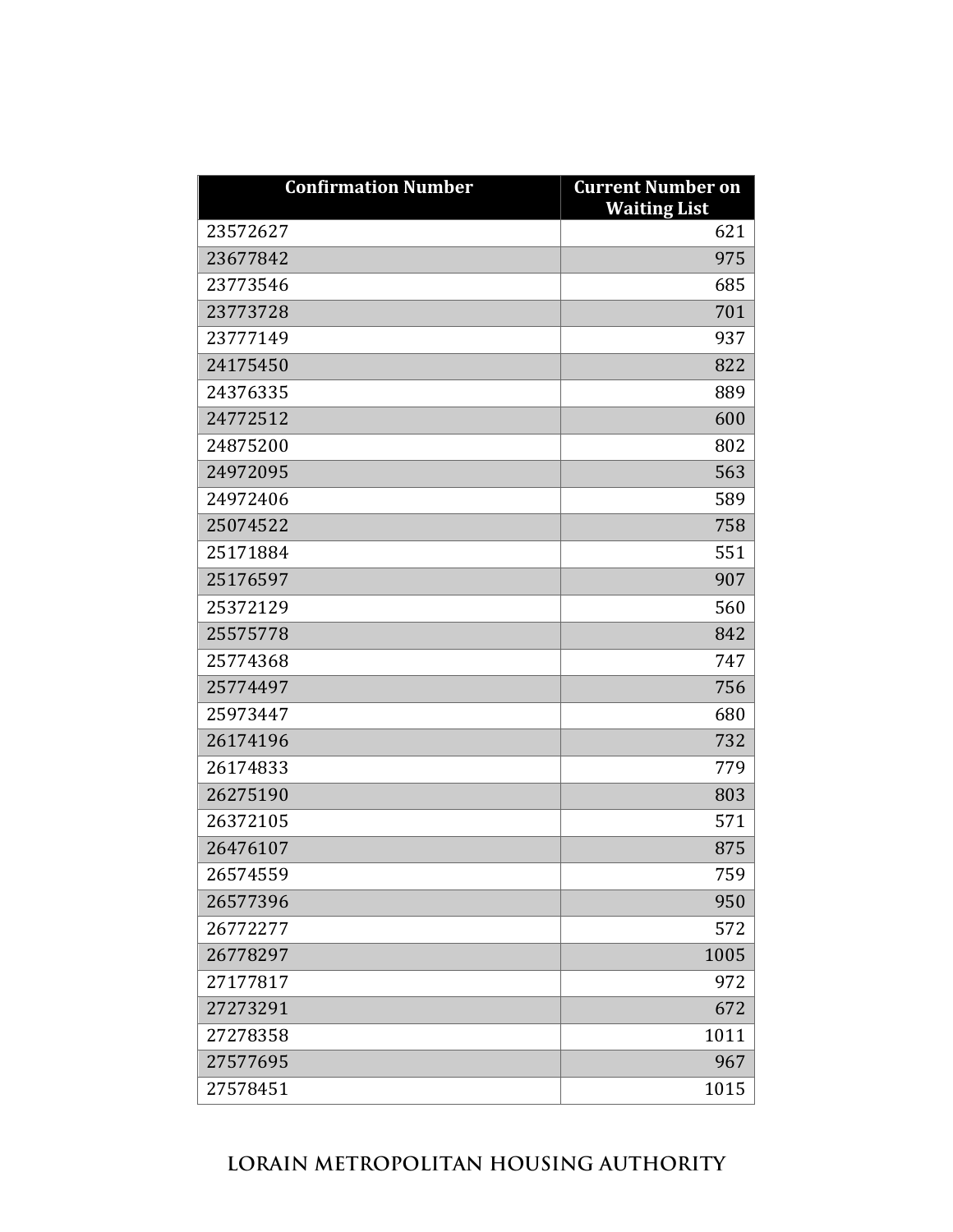| <b>Confirmation Number</b> | <b>Current Number on</b><br><b>Waiting List</b> |
|----------------------------|-------------------------------------------------|
| 27674906                   | 778                                             |
| 27973854                   | 712                                             |
| 28078323                   | 1009                                            |
| 28272603                   | 619                                             |
| 28471930                   | 553                                             |
| 28773213                   | 660                                             |
| 28876238                   | 884                                             |
| 28974743                   | 769                                             |
| 29374525                   | 757                                             |
| 29676999                   | 938                                             |
| 29777591                   | 961                                             |
| 29874185                   | 730                                             |
| 30572869                   | 634                                             |
| 30673550                   | 691                                             |
| 30674382                   | 749                                             |
| 30677193                   | 940                                             |
| 30678626                   | 1027                                            |
| 30771968                   | 554                                             |
| 30871939                   | 541                                             |
| 30974142                   | 729                                             |
| 30975034                   | 790                                             |
| 30975663                   | 838                                             |
| 31178575                   | 1023                                            |
| 31273750                   | 713                                             |
| 31277108                   | 943                                             |
| 31378368                   | 1001                                            |
| 31476216                   | 883                                             |
| 31478245                   | 1003                                            |
| 31673355                   | 670                                             |
| 32073341                   | 673                                             |
| 32275955                   | 863                                             |
| 32575796                   | 855                                             |
| 32673756                   | 703                                             |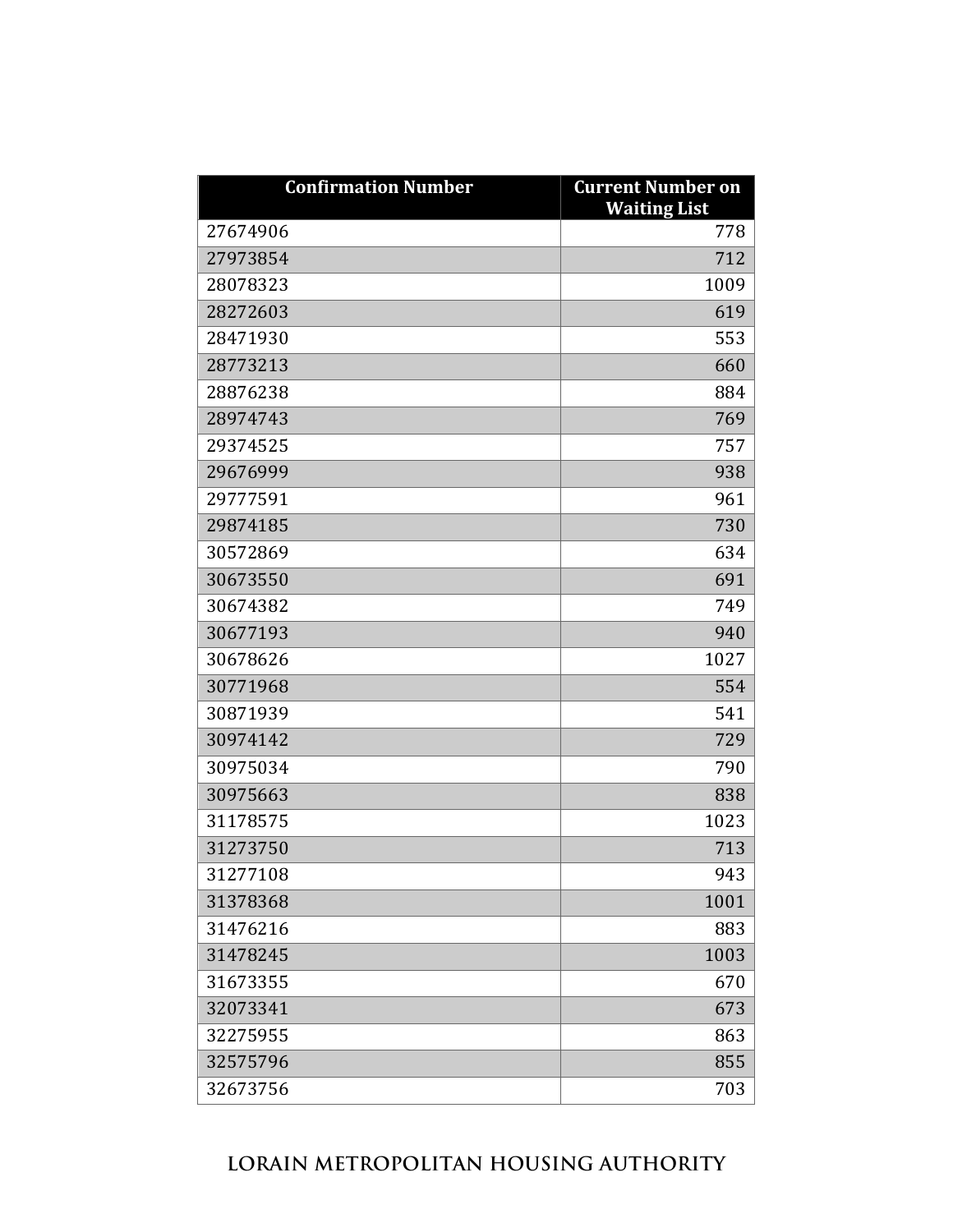| <b>Confirmation Number</b> | <b>Current Number on</b><br><b>Waiting List</b> |
|----------------------------|-------------------------------------------------|
| 33176186                   | 879                                             |
| 33177634                   | 965                                             |
| 33372913                   | 655                                             |
| 33475339                   | 813                                             |
| 33476505                   | 898                                             |
| 33678569                   | 1024                                            |
| 33976106                   | 874                                             |
| 34178508                   | 1020                                            |
| 34277825                   | 973                                             |
| 34372881                   | 629                                             |
| 34976816                   | 918                                             |
| 35074588                   | 761                                             |
| 35077593                   | 959                                             |
| 35175118                   | 797                                             |
| 35372553                   | 608                                             |
| 35374188                   | 731                                             |
| 35475595                   | 834                                             |
| 35973688                   | 702                                             |
| 36372419                   | 587                                             |
| 36472204                   | 574                                             |
| 36573092                   | 651                                             |
| 36672178                   | 578                                             |
| 36775639                   | 837                                             |
| 37173038                   | 647                                             |
| 37271987                   | 568                                             |
| 37373566                   | 694                                             |
| 37377074                   | 931                                             |
| 37472421                   | 597                                             |
| 37476860                   | 920                                             |
| 37671988                   | 548                                             |
| 37672683                   | 617                                             |
| 37871644                   | 549                                             |
| 37873827                   | 714                                             |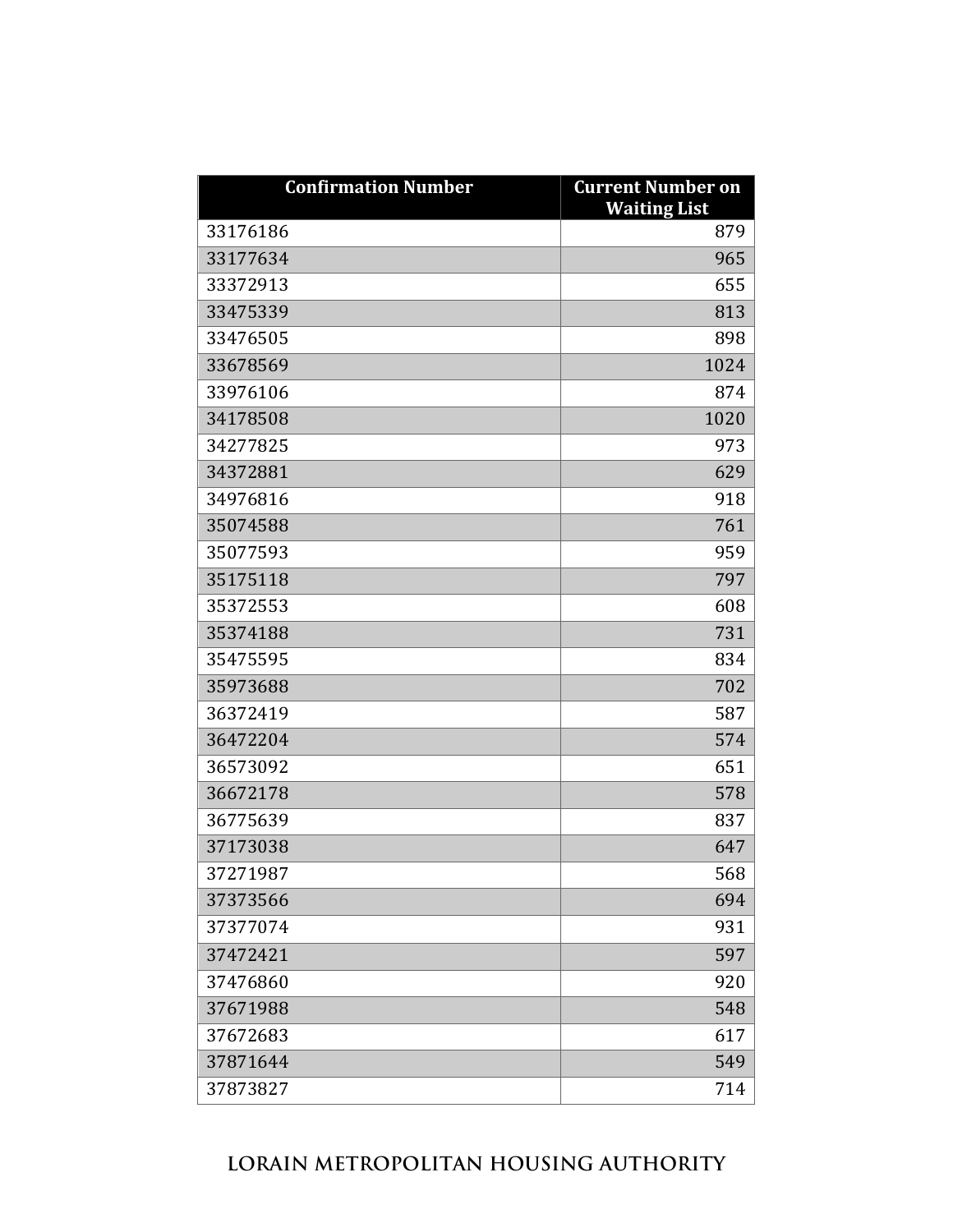| <b>Confirmation Number</b> | <b>Current Number on</b><br><b>Waiting List</b> |
|----------------------------|-------------------------------------------------|
| 37978476                   | 1018                                            |
| 38177032                   | 932                                             |
| 38874695                   | 766                                             |
| 39075433                   | 819                                             |
| 39175330                   | 1034                                            |
| 39175815                   | 845                                             |
| 39772205                   | 605                                             |
| 39972819                   | 631                                             |
| 40372116                   | 573                                             |
| 40375670                   | 839                                             |
| 40472994                   | 643                                             |
| 40474442                   | 750                                             |
| 40676461                   | 895                                             |
| 40975493                   | 826                                             |
| 40975634                   | 835                                             |
| 41172739                   | 627                                             |
| 41175140                   | 799                                             |
| 41477682                   | 968                                             |
| 41973181                   | 659                                             |
| 42578087                   | 994                                             |
| 43173773                   | 706                                             |
| 43375931                   | 872                                             |
| 43876733                   | 914                                             |
| 44073690                   | 700                                             |
| 44178611                   | 1026                                            |
| 44373442                   | 678                                             |
| 44375485                   | 828                                             |
| 44572340                   | 603                                             |
| 44577683                   | 966                                             |
| 44975427                   | 818                                             |
| 45075092                   | 794                                             |
| 45173549                   | 686                                             |
| 45672704                   | 699                                             |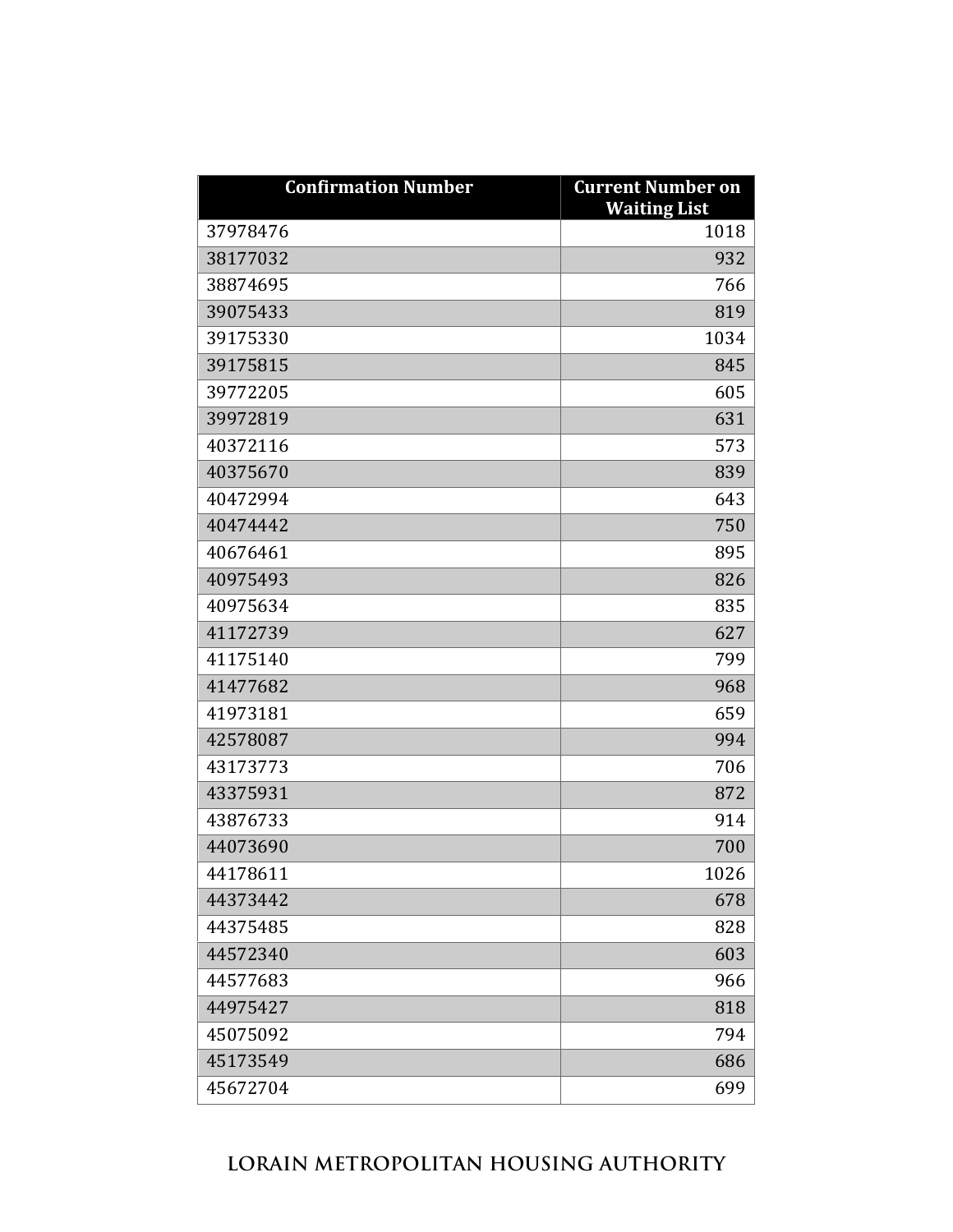| <b>Confirmation Number</b> | <b>Current Number on</b><br><b>Waiting List</b> |
|----------------------------|-------------------------------------------------|
| 45877619                   | 963                                             |
| 46174885                   | 776                                             |
| 46271705                   | 536                                             |
| 46571917                   | 543                                             |
| 46972228                   | 564                                             |
| 47075930                   | 859                                             |
| 47578064                   | 990                                             |
| 47676194                   | 880                                             |
| 47978437                   | 1014                                            |
| 48373089                   | 649                                             |
| 48373846                   | 715                                             |
| 48473751                   | 705                                             |
| 48671788                   | 561                                             |
| 48671950                   | 540                                             |
| 49074912                   | 791                                             |
| 49173081                   | 658                                             |
| 49374461                   | 752                                             |
| 49375477                   | 827                                             |
| 49872136                   | 569                                             |
| 49978636                   | 1028                                            |
| 50073368                   | 674                                             |
| 50272264                   | 580                                             |
| 50371075                   | 622                                             |
| 50577847                   | 974                                             |
| 50677026                   | 927                                             |
| 50773936                   | 719                                             |
| 50972880                   | 628                                             |
| 51376323                   | 888                                             |
| 51574748                   | 770                                             |
| 51576781                   | 916                                             |
| 51674845                   | 774                                             |
| 51872423                   | 592                                             |
| 52174383                   | 746                                             |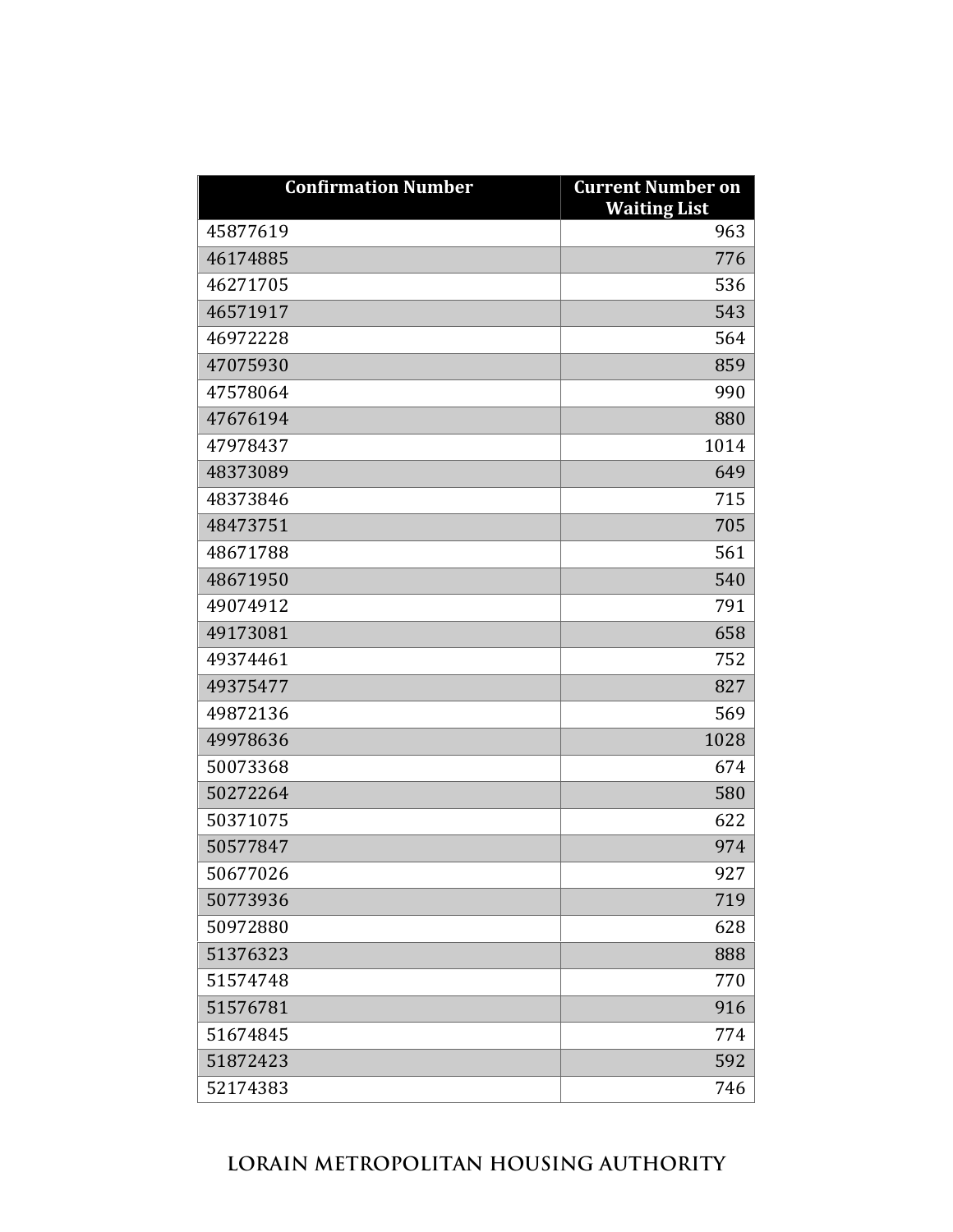| <b>Confirmation Number</b> | <b>Current Number on</b><br><b>Waiting List</b> |
|----------------------------|-------------------------------------------------|
| 52278301                   | 1007                                            |
| 52476954                   | 922                                             |
| 52774400                   | 748                                             |
| 52874103                   | 726                                             |
| 53072995                   | 642                                             |
| 53275918                   | 858                                             |
| 53474023                   | 725                                             |
| 53673251                   | 669                                             |
| 54175001                   | 786                                             |
| 54272351                   | 586                                             |
| 54378009                   | 988                                             |
| 54473594                   | 695                                             |
| 55472621                   | 630                                             |
| 55972845                   | 638                                             |
| 56273722                   | 704                                             |
| 56278378                   | 1012                                            |
| 56570777                   | 558                                             |
| 56573236                   | 666                                             |
| 56676534                   | 906                                             |
| 56977844                   | 979                                             |
| 57275831                   | 848                                             |
| 57472896                   | 632                                             |
| 57677803                   | 971                                             |
| 57875632                   | 836                                             |
| 57876560                   | 903                                             |
| 58177006                   | 923                                             |
| 58474044                   | 724                                             |
| 58572229                   | 565                                             |
| 58772694                   | 614                                             |
| 59073047                   | 650                                             |
| 59177068                   | 930                                             |
| 59373884                   | 734                                             |
| 59477278                   | 945                                             |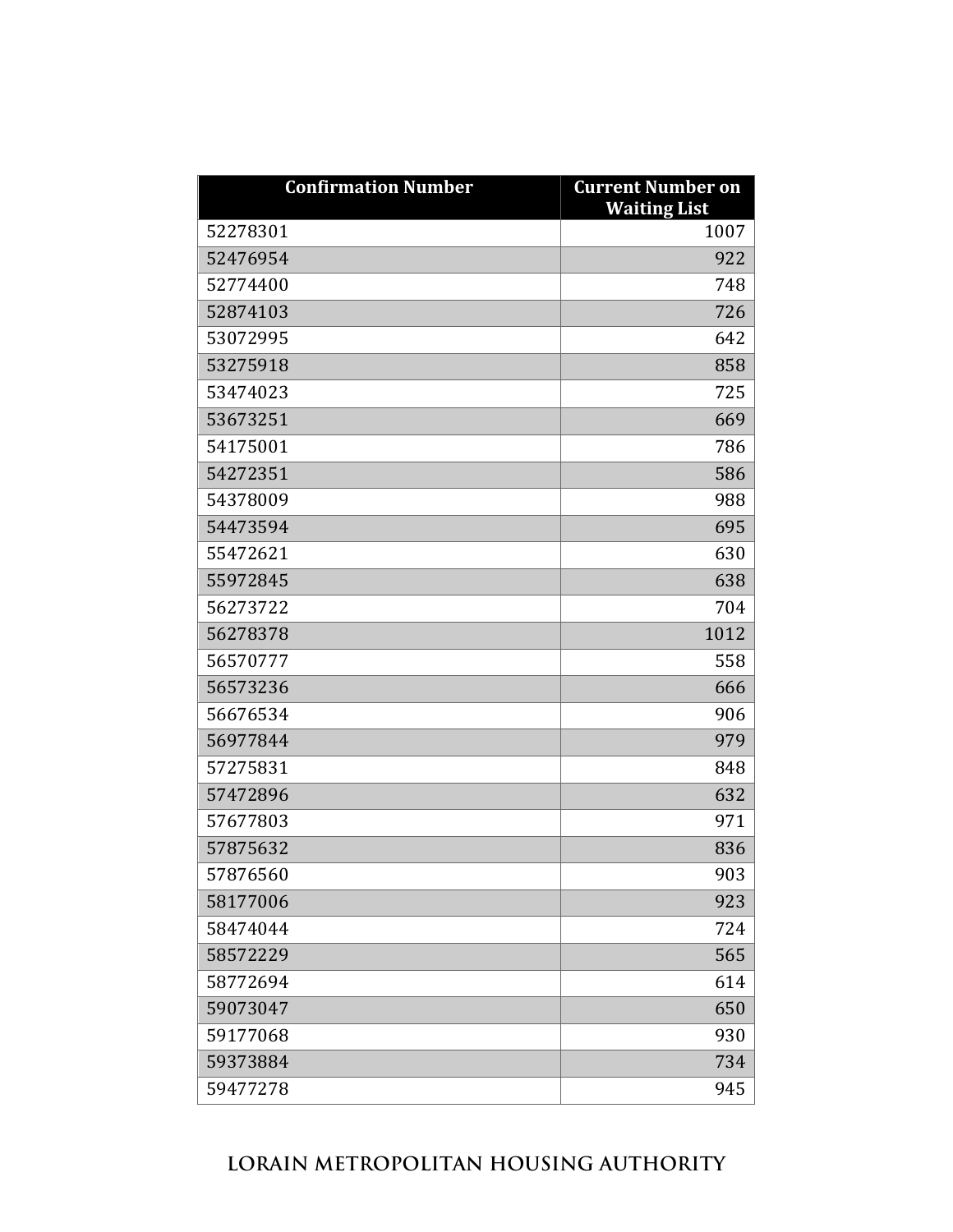| <b>Confirmation Number</b> | <b>Current Number on</b><br><b>Waiting List</b> |
|----------------------------|-------------------------------------------------|
| 59572350                   | 588                                             |
| 59572427                   | 599                                             |
| 59973560                   | 690                                             |
| 60175119                   | 798                                             |
| 60175428                   | 820                                             |
| 60175558                   | 831                                             |
| 60475850                   | 851                                             |
| 60478460                   | 1016                                            |
| 60673985                   | 722                                             |
| 60674489                   | 754                                             |
| 60872631                   | 613                                             |
| 60972059                   | 566                                             |
| 60976349                   | 890                                             |
| 61272771                   | 667                                             |
| 61674830                   | 773                                             |
| 61774360                   | 742                                             |
| 61974934                   | 781                                             |
| 62072135                   | 575                                             |
| 62077718                   | 969                                             |
| 62172140                   | 817                                             |
| 62375187                   | 801                                             |
| 62973224                   | 677                                             |
| 63272280                   | 1033                                            |
| 63275267                   | 806                                             |
| 63678294                   | 1006                                            |
| 63971795                   | 1035                                            |
| 64276768                   | 915                                             |
| 64472749                   | 620                                             |
| 64475091                   | 795                                             |
| 64476152                   | 878                                             |
| 64572424                   | 606                                             |
| 64577970                   | 985                                             |
| 64773490                   | 682                                             |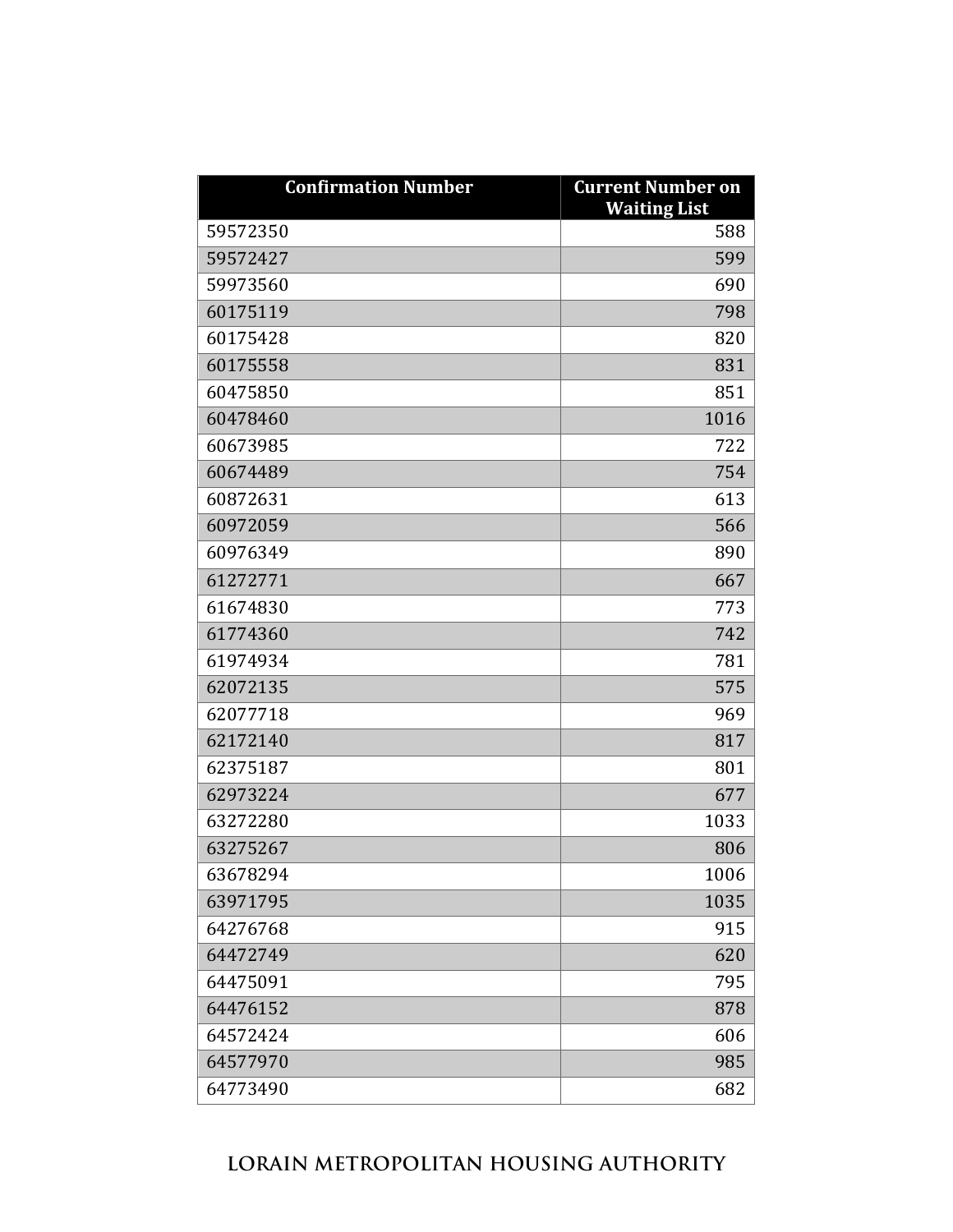| <b>Confirmation Number</b> | <b>Current Number on</b><br><b>Waiting List</b> |
|----------------------------|-------------------------------------------------|
| 64774878                   | 777                                             |
| 65273438                   | 683                                             |
| 65273834                   | 711                                             |
| 65577882                   | 980                                             |
| 66077090                   | 936                                             |
| 66173603                   | 693                                             |
| 66272456                   | 601                                             |
| 66277609                   | 962                                             |
| 66676859                   | 921                                             |
| 66775341                   | 814                                             |
| 67076990                   | 926                                             |
| 67176538                   | 905                                             |
| 67472900                   | 633                                             |
| 67676382                   | 892                                             |
| 67678527                   | 1021                                            |
| 67775910                   | 857                                             |
| 67876964                   | 929                                             |
| 68072428                   | 593                                             |
| 68072452                   | 595                                             |
| 68075994                   | 866                                             |
| 68076209                   | 882                                             |
| 68173540                   | 687                                             |
| 68274703                   | 767                                             |
| 68373370                   | 671                                             |
| 68376653                   | 910                                             |
| 68576125                   | 876                                             |
| 68675272                   | 809                                             |
| 68871896                   | 547                                             |
| 68873019                   | 645                                             |
| 68973537                   | 800                                             |
| 69072369                   | 612                                             |
| 69274037                   | 723                                             |
| 69372770                   | 624                                             |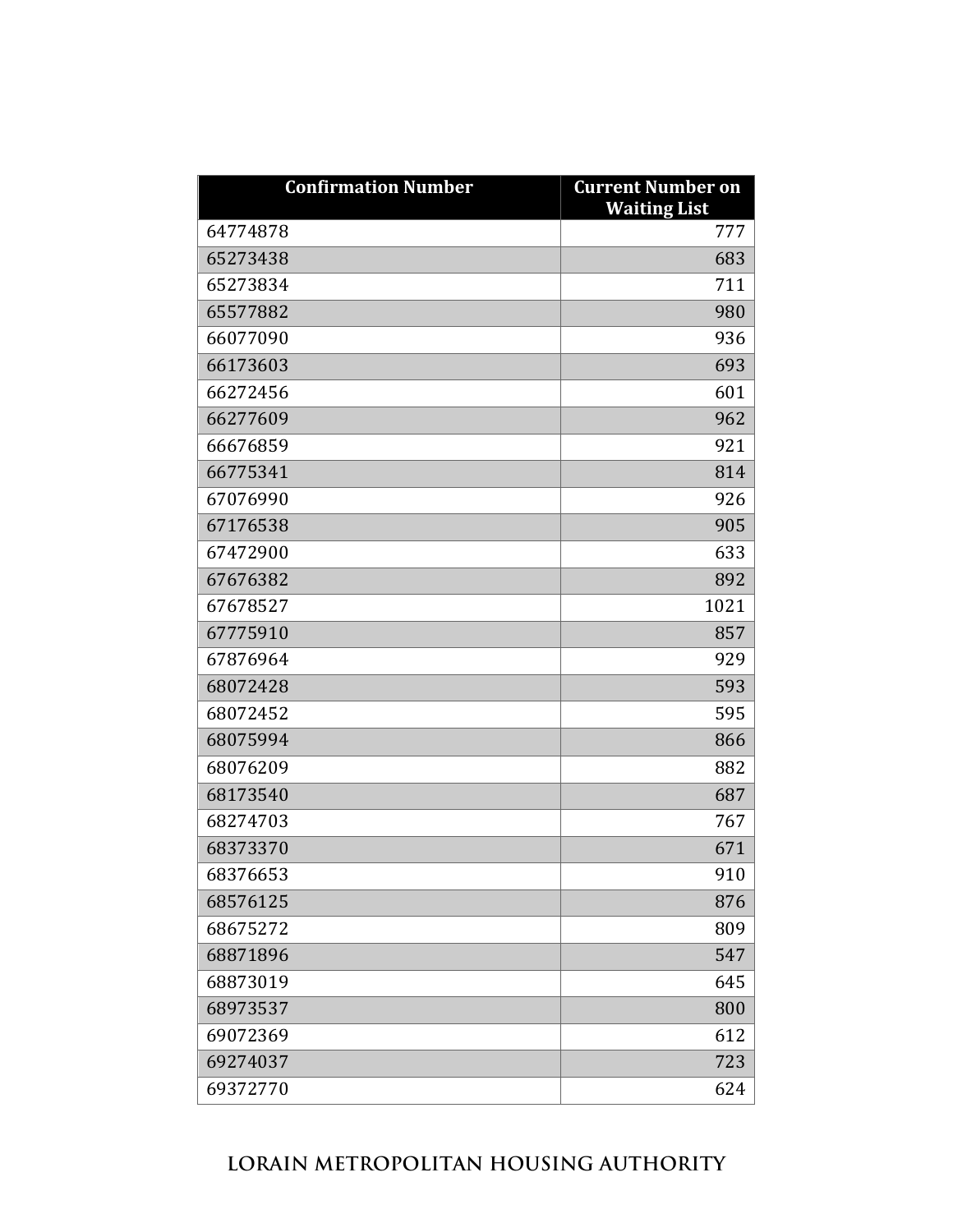| <b>Confirmation Number</b> | <b>Current Number on</b><br><b>Waiting List</b> |
|----------------------------|-------------------------------------------------|
| 69575571                   | 832                                             |
| 69673764                   | 710                                             |
| 69676254                   | 885                                             |
| 70073955                   | 721                                             |
| 70077160                   | 941                                             |
| 70078651                   | 1029                                            |
| 70274471                   | 753                                             |
| 70571859                   | 544                                             |
| 70775074                   | 792                                             |
| 70778051                   | 989                                             |
| 70872461                   | 604                                             |
| 70874279                   | 737                                             |
| 70973449                   | 681                                             |
| 71075895                   | 856                                             |
| 71372917                   | 639                                             |
| 71875950                   | 861                                             |
| 72078286                   | 1025                                            |
| 72176549                   | 901                                             |
| 72275474                   | 825                                             |
| 72471489                   | 609                                             |
| 72675885                   | 854                                             |
| 73071472                   | 581                                             |
| 73077385                   | 949                                             |
| 73176311                   | 886                                             |
| 73377950                   | 984                                             |
| 73774995                   | 784                                             |
| 73777356                   | 947                                             |
| 73875795                   | 844                                             |
| 74072945                   | 637                                             |
| 74472148                   | 557                                             |
| 74574650                   | 763                                             |
| 74871881                   | 542                                             |
| 75175298                   | 812                                             |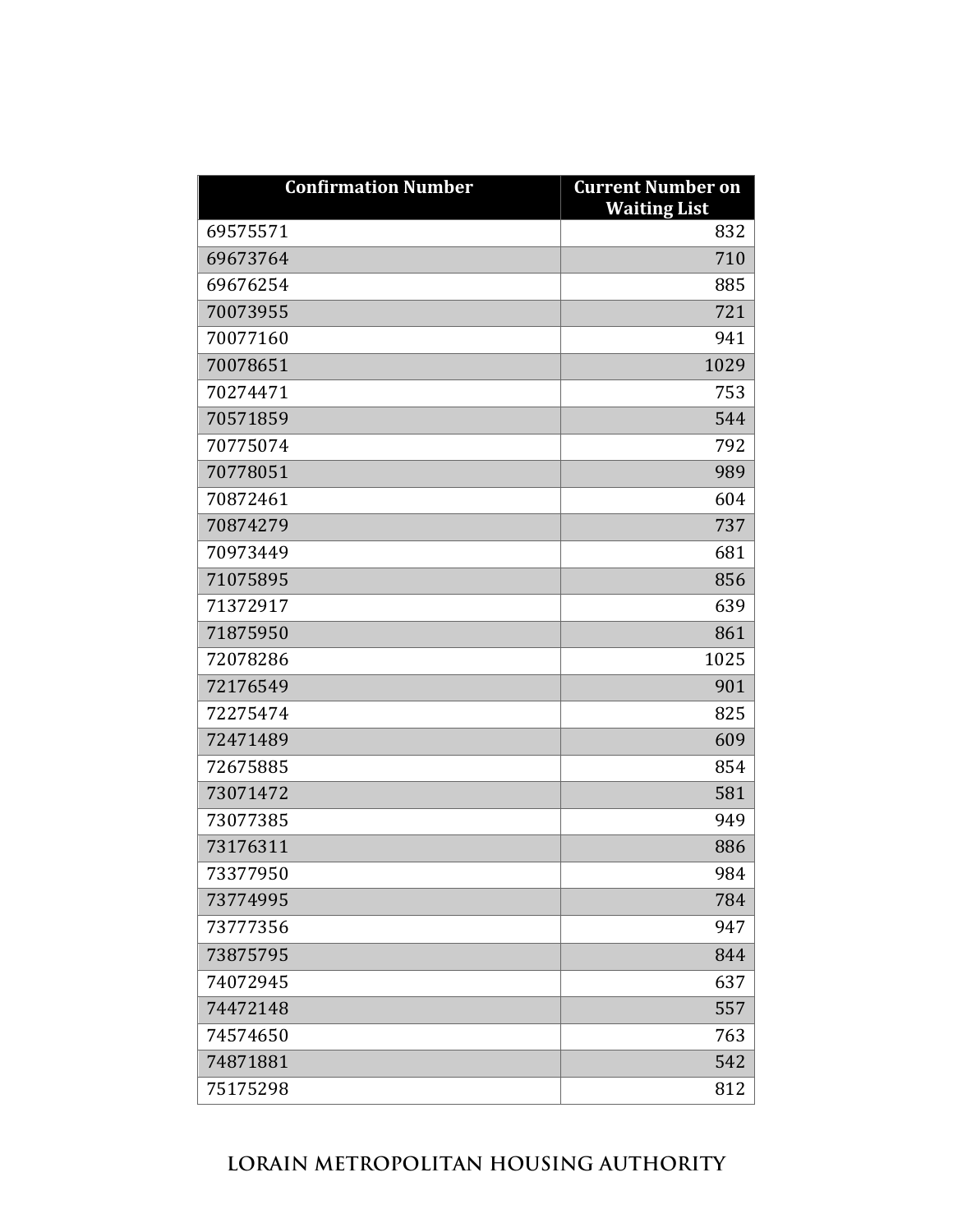| <b>Confirmation Number</b> | <b>Current Number on</b><br><b>Waiting List</b> |
|----------------------------|-------------------------------------------------|
| 75273232                   | 661                                             |
| 75375741                   | 840                                             |
| 75774653                   | 765                                             |
| 75776842                   | 919                                             |
| 76275328                   | 811                                             |
| 76373491                   | 697                                             |
| 76377894                   | 981                                             |
| 76773500                   | 684                                             |
| 76974271                   | 736                                             |
| 77372363                   | 591                                             |
| 77571790                   | 555                                             |
| 77572157                   | 579                                             |
| 77674453                   | 751                                             |
| 77675089                   | 796                                             |
| 77777931                   | 983                                             |
| 77874508                   | 755                                             |
| 77974198                   | 740                                             |
| 78373870                   | 716                                             |
| 78473391                   | 675                                             |
| 78476644                   | 909                                             |
| 78572935                   | 635                                             |
| 78575340                   | 815                                             |
| 78576981                   | 924                                             |
| 78674732                   | 768                                             |
| 78678470                   | 1019                                            |
| 78875871                   | 853                                             |
| 79174364                   | 743                                             |
| 79372690                   | 615                                             |
| 79377532                   | 956                                             |
| 79475756                   | 841                                             |
| 79672713                   | 636                                             |
| 79678290                   | 1004                                            |
| 80676441                   | 894                                             |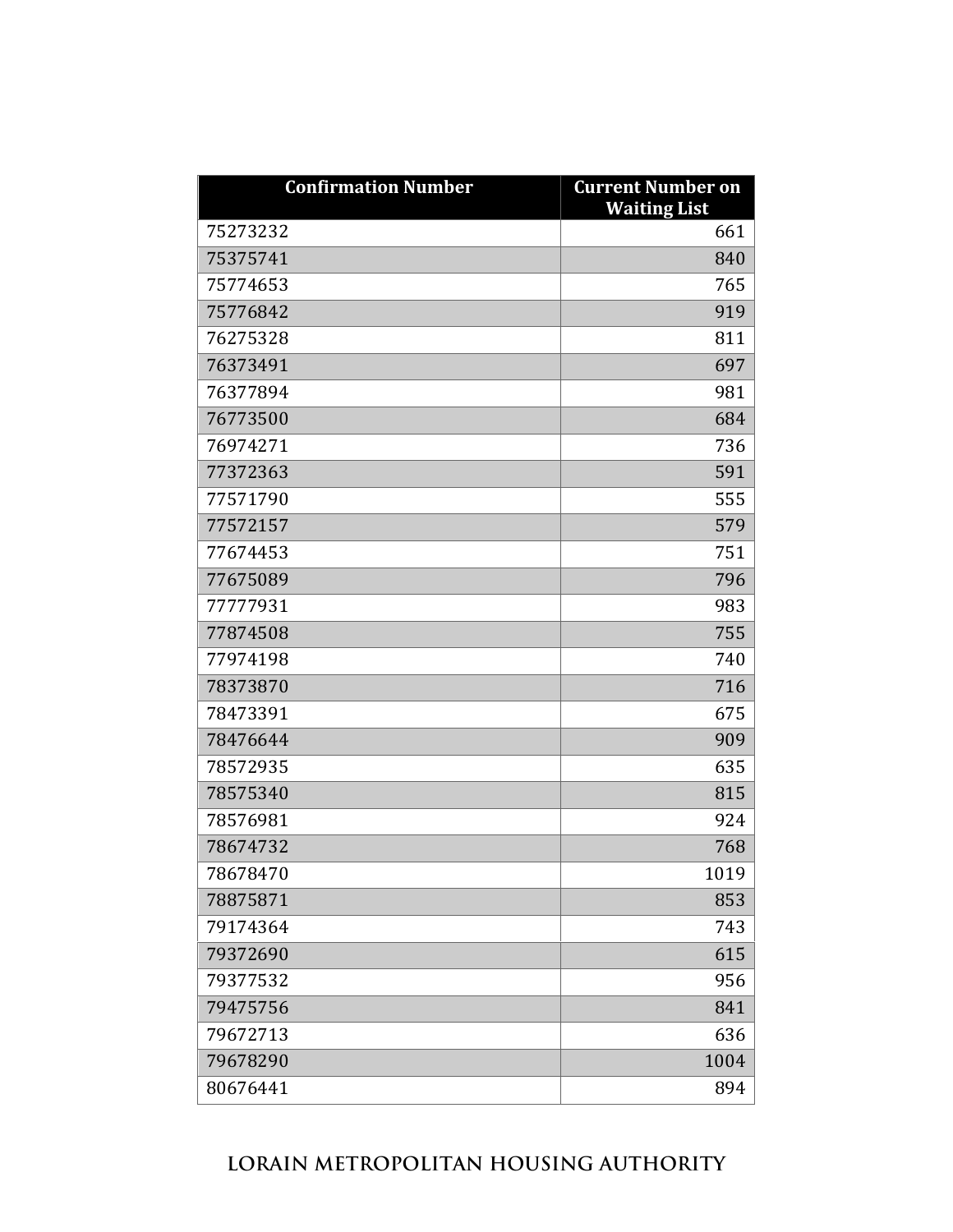| <b>Confirmation Number</b> | <b>Current Number on</b><br><b>Waiting List</b> |
|----------------------------|-------------------------------------------------|
| 80678186                   | 1000                                            |
| 80777487                   | 953                                             |
| 80778080                   | 993                                             |
| 80873765                   | 707                                             |
| 80878662                   | 1031                                            |
| 80975537                   | 830                                             |
| 81275876                   | 852                                             |
| 81278075                   | 991                                             |
| 81372897                   | 644                                             |
| 81571791                   | 545                                             |
| 81773758                   | 824                                             |
| 81977732                   | 970                                             |
| 82073372                   | 676                                             |
| 82273464                   | 679                                             |
| 82278383                   | 1013                                            |
| 82677553                   | 957                                             |
| 83175263                   | 805                                             |
| 83274211                   | 733                                             |
| 83377920                   | 982                                             |
| 83573173                   | 668                                             |
| 83573583                   | 688                                             |
| 83678160                   | 999                                             |
| 83775436                   | 821                                             |
| 83975972                   | 864                                             |
| 84278464                   | 1017                                            |
| 84472561                   | 602                                             |
| 84576488                   | 896                                             |
| 84673158                   | 664                                             |
| 84675993                   | 867                                             |
| 84777317                   | 952                                             |
| 85071710                   | 538                                             |
| 85073258                   | 665                                             |
| 85074269                   | 735                                             |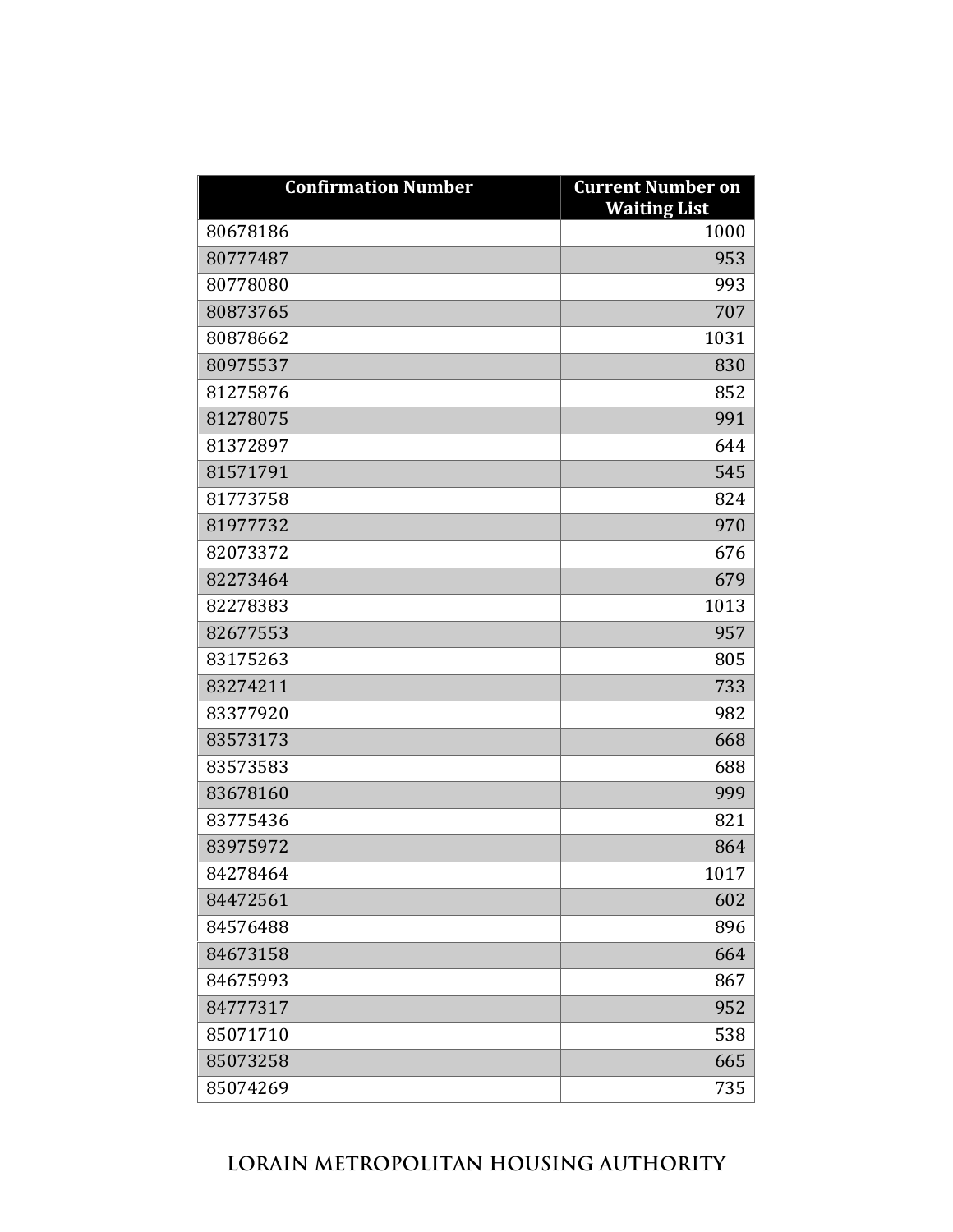| <b>Confirmation Number</b> | <b>Current Number on</b><br><b>Waiting List</b> |
|----------------------------|-------------------------------------------------|
| 85076567                   | 904                                             |
| 85776995                   | 934                                             |
| 85875059                   | 789                                             |
| 86177866                   | 977                                             |
| 86376373                   | 891                                             |
| 86772093                   | 567                                             |
| 86776135                   | 877                                             |
| 86972966                   | 640                                             |
| 87472330                   | 584                                             |
| 88171811                   | 539                                             |
| 88575307                   | 810                                             |
| 88676674                   | 913                                             |
| 88778362                   | 1010                                            |
| 90174758                   | 771                                             |
| 90174971                   | 783                                             |
| 90476033                   | 869                                             |
| 90578142                   | 998                                             |
| 90773235                   | 663                                             |
| 91875030                   | 787                                             |
| 91978566                   | 1032                                            |
| 92075830                   | 849                                             |
| 92575860                   | 850                                             |
| 92771805                   | 562                                             |
| 92874346                   | 741                                             |
| 93275943                   | 860                                             |
| 93572722                   | 618                                             |
| 93672049                   | 559                                             |
| 94475396                   | 816                                             |
| 94673658                   | 698                                             |
| 94773067                   | 652                                             |
| 94971830                   | 596                                             |
| 95074913                   | 780                                             |
| 95077031                   | 928                                             |